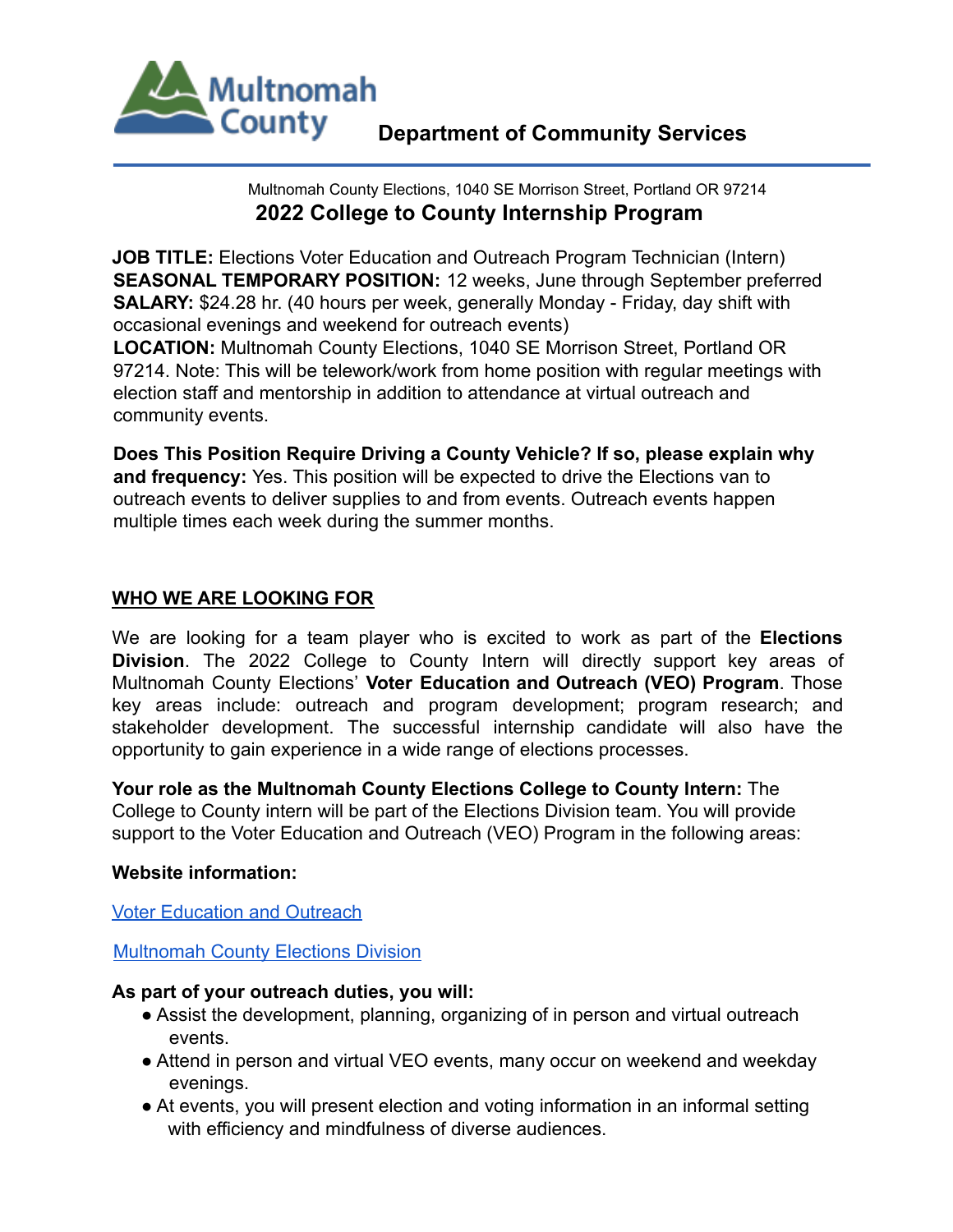# **As part of your research duties, you will perform:**

● Designated research and data collection regarding county demographics and voter and resident experience in Multnomah County.



- Perform preliminary research intended to guide current Voter Education and Outreach Program efforts.
- Synthesize different data and information streams into clear and logical narratives about voting behavior, attitudes, and geographic trends.

# **As part of your stakeholder activities you will:**

- Assist the VEO program specialist senior to conduct community leader and organizational staff meetings.
- Attend and assist VEO staff at community meetings and organizational events.
- Create messaging and content designed for stakeholder engagement. **As part of your program development tasks you will:**
	- Attend and participate with the Elections Communication team on planning and strategy meetings.
	- Write concise and informative social media content that is directed at specific demographic and cultural audiences using Facebook, Instagram, Twitter, and other media platforms.

# **KNOWLEDGE, SKILLS, AND ABILITIES**

If, in addition to your interest in learning more about elections, voting, and civic engagement, you have the following KSAs (knowledge, skills, and abilities), we'd like to meet you!

- Ability to work independently with minimal supervision as well as the ability to collaborate within a team environment.
- Communication skills, both listening and speaking. Ability to communicate clearly in both oral and written formats. Willing to ask questions.
- Good self-management and organizational skills. Must be able to meet deadlines and arrive to work and events on time and ready to work.
- Interested in doing presentations, holding workshops, and tabling events. Comfortable speaking in public.
- Interested in learning more about elections, voting, and civic engagement. Desire to engage with underrepresented communities to increase voter participation and civic involvement.
- Desire to take an equity focused approach to remove barriers to voter access and ensure every voice has the opportunity to be heard. Will have the opportunity to learn about equity and inclusion in public service work.
- Desire to learn more about and interact in cultures and communities unlike their own.
- Working knowledge of Google applications (Docs, Drive, Slides, etc.).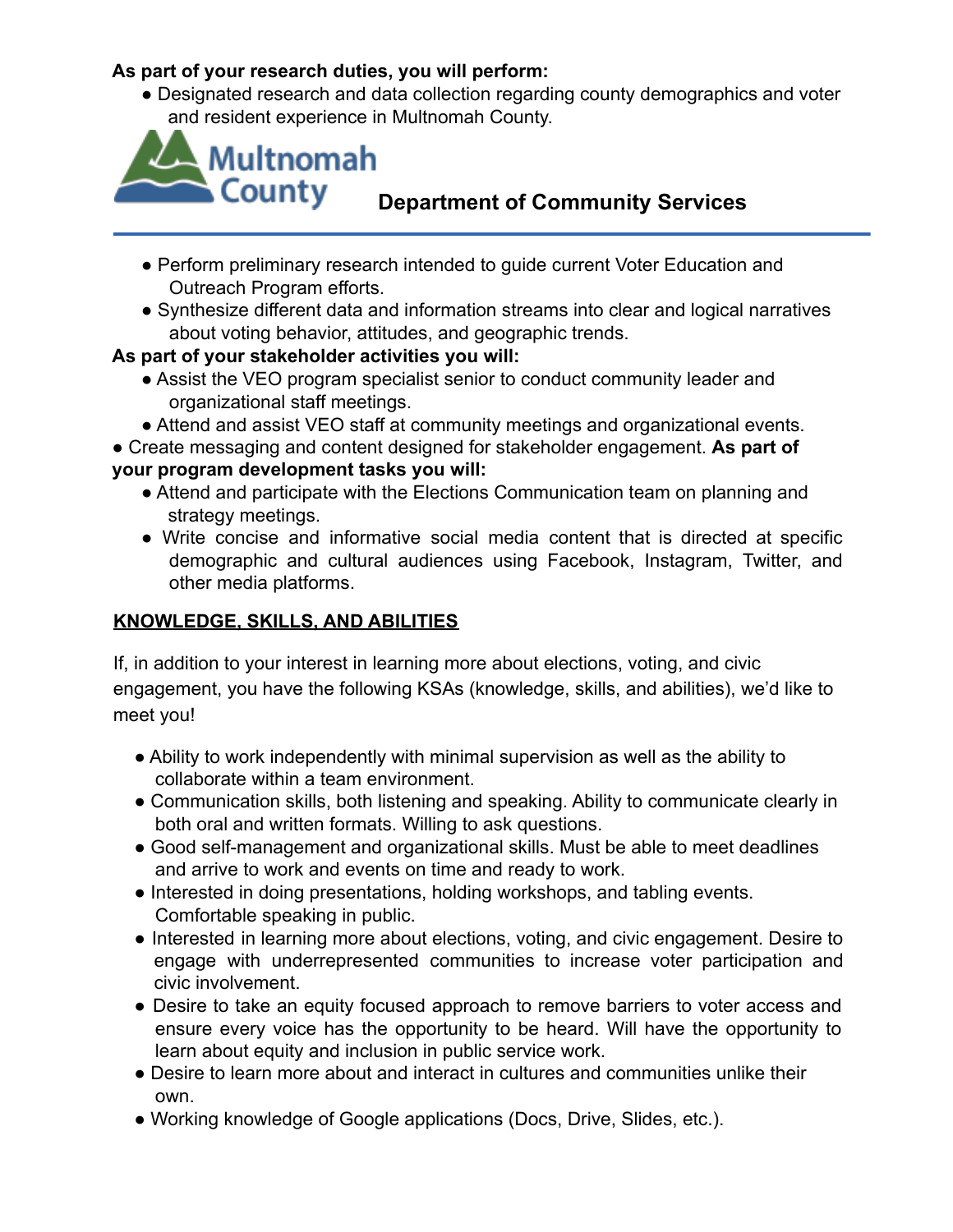### **DESIRED KSAs**

- Multilingual in English and at least one other language including but not limited to Chinese, Russian, Spanish, Vietnamese and Somali.
- Two or more years of college experience at the start of internship.



# **Department of Community Services**

● Familiarity and general knowledge of Multnomah County geography and the diverse communities that live here.

Your application materials will demonstrate both your writing skills and tell us what you are hoping to learn from this particular internship supporting the Voter Education and Outreach Program in the Elections Division.

# **OVERVIEW OF JOB ENVIRONMENT**

**About Multnomah County Department of Community Services (DCS):** DCS delivers a number of essential services throughout Multnomah County. The divisions delivering these services include Animal Services, **Elections**, Land Use and Transportation Planning, Bridge Services, Road Services and Business Services. Our stated mission is that the Department of Community Services preserves harmony between natural and built environments, keeps people and pets safe, and ensures every voice is heard.

**Who We Are & What We Do:** The Elections Division conducts all elections within Multnomah County. We register voters, uphold the highest standards of transparency, accountability, and compliance with federal, state and local laws. Our overarching goal is to remove barriers to voting. We strive to provide accurate election information throughout the year. Oregon is a Vote-by-Mail state, so our operations are centered on supporting this break-through voting method.

**How We Engage:** At Elections we value an attitude of inclusivity and congeniality. We think proactively and are committed to a "Think Yes" attitude towards coworkers and customers. We value innovation, resourcefulness, and teamwork in our daily efforts.

**More About Multnomah Elections:** Multnomah County is the largest county of Oregon's thirty-six counties, and the county seat is Portland. Multnomah County Elections Division conducts elections for more than 20% of the state's registered voters.

**Location:** Multnomah County Elections is located in the Central Eastside District and is positioned within walking distance from several major TriMet bus routes.

**Diversity and Inclusion:** At Multnomah County, we don't just accept difference; we value it and support it to create a culture of dignity and respect for our employees. We are proud to be an Equal Opportunity Employer.